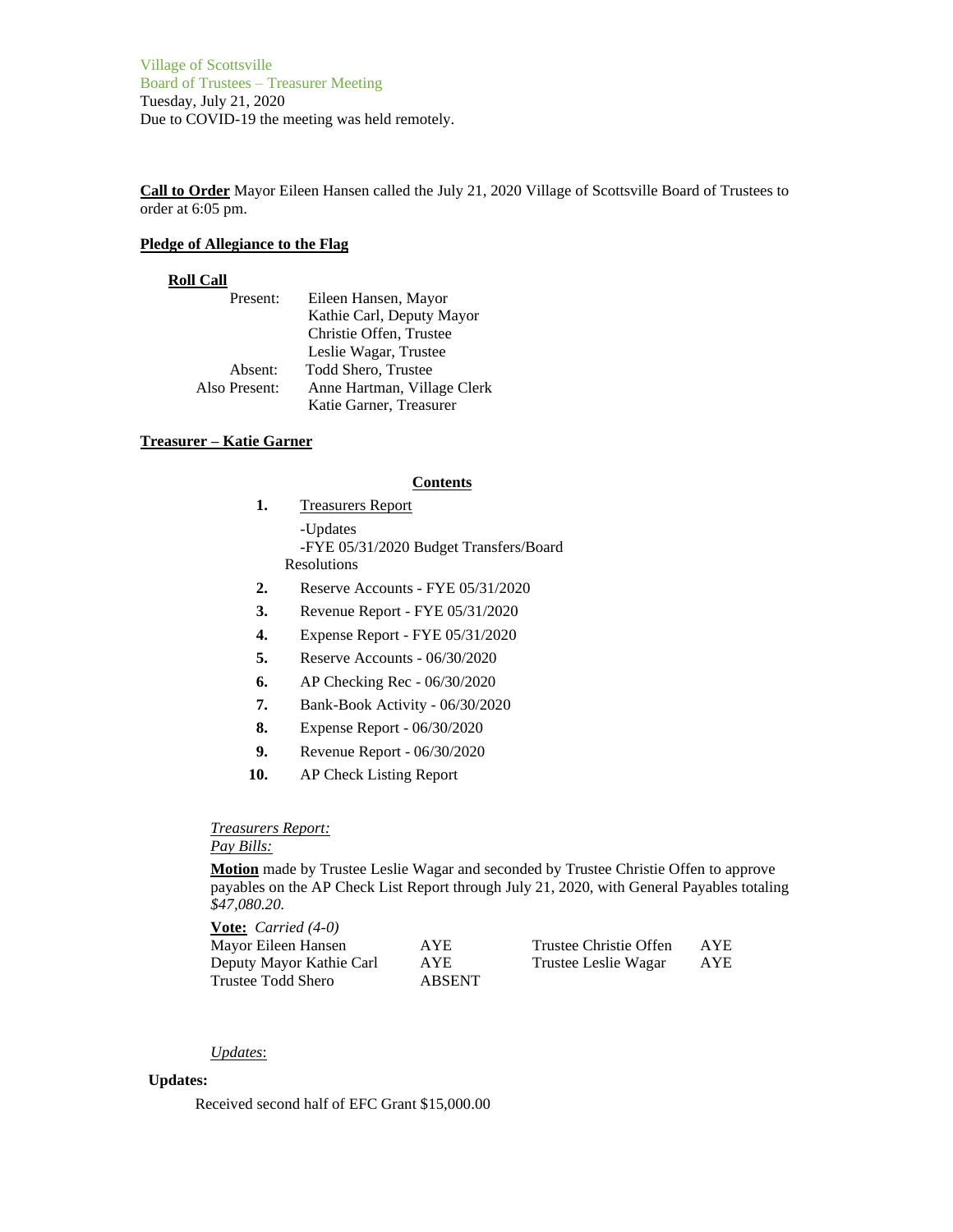| Received first half of 2020 town fire district payment \$70,000                                       |
|-------------------------------------------------------------------------------------------------------|
| Keeping track of various DPW Grant items <i>i.e.</i> CDBG - Catch Basin Grant                         |
| Spending most of my time closing out 2019-2020 Fiscal Year; getting ready to begin AUD                |
| Annual Update Document                                                                                |
| Helping with some of the SF District information needed                                               |
| Ended the 2019-2020 Fiscal Year with surplus of unassigned general fund balance after paying off loan |
| from Sewer Reserve of \$130,000.00 to fund reserves (see page 3)                                      |

Fire fund no longer has a defecit!!!! (see page 2)

This is the busiest time of the year for a Treasurer with closing out prior year, starting new fiscal year, AUD etc. but everything seems to be going well and on track

*Budget Transfers Year End*

|                         | <b>Description</b>                                        | <b>Transfer to</b> | <b>Transfer</b><br>from |
|-------------------------|-----------------------------------------------------------|--------------------|-------------------------|
| A1325.1                 | <b>Treasurer Salaries</b>                                 | 208.95             |                         |
| A.1325.4                | <b>Treasurer Contractual</b>                              |                    | 208.95                  |
| A.1440.4                | <b>Engineer Contractual</b>                               | 5,272.00           |                         |
| A.5182.2                | <b>Street Lighting Equipment</b>                          | 8,935.00           |                         |
| A.1420.4                | Law Contractual                                           |                    | 8,450.00                |
| A.1620.4                | Municipal Building Use                                    |                    | 5,110.53                |
| A.5182.4                | <b>Street Lighting Contractual</b>                        |                    | 646.47                  |
| A.5010.1                | <b>Street Admin Salaries</b>                              | 1,645.13           |                         |
| A.5110.4                | <b>Street Maintenance</b><br>Contractual                  |                    | 1,645.13                |
| A.8140.1                | <b>Storm Sewer Salaries</b>                               | 549.94             |                         |
| A.8140.4                | <b>Storm Sewers Contractual</b>                           |                    | 549.94                  |
| G.9010.8                | <b>ERS</b> Expense                                        | 6.46               |                         |
| G.9040.8                | <b>Workers Comp</b>                                       | 566.00             |                         |
| G.9060.8                | <b>Health Insurance</b>                                   |                    | 572.46                  |
| SF.3410.4               | <b>Fire Department Contractual</b>                        | 188.12             |                         |
| SF.3410.41<br>SF.9040.8 | <b>Fire Department Chargebacks</b><br><b>Workers Comp</b> | 2,015.00           |                         |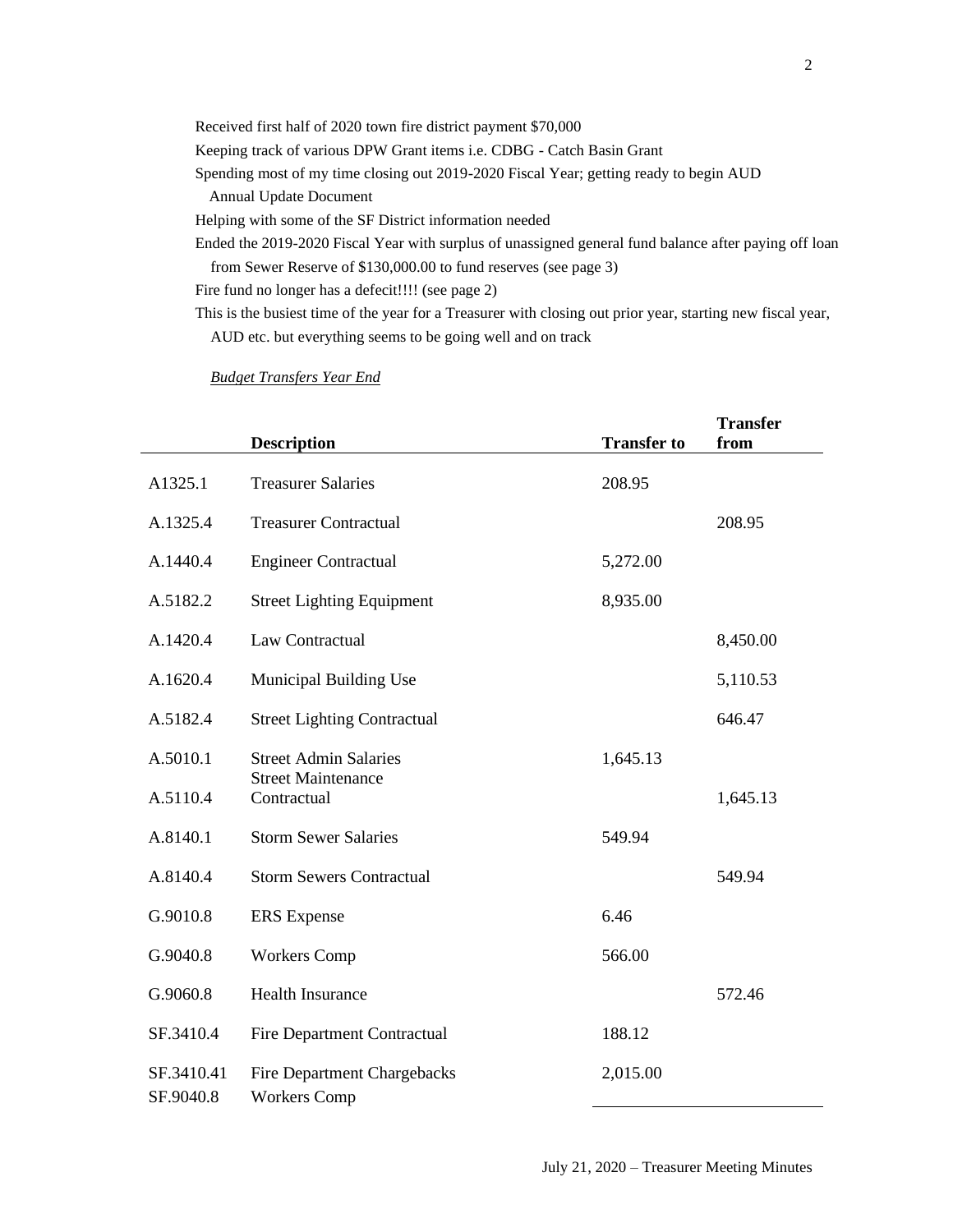2,203.12

19,386.60 19,386.60

**Motion** made by Trustee Leslie Wagar and seconded by Trustee Christie Offen to approve the Year End Transfers in the amount of \$19,386.60 as listed above.

| <b>Vote:</b> <i>Carried</i> $(4-0)$ |               |                        |            |
|-------------------------------------|---------------|------------------------|------------|
| Mayor Eileen Hansen                 | AYE.          | Trustee Christie Offen | <b>AYE</b> |
| Deputy Mayor Kathie Carl            | AYE.          | Trustee Leslie Wagar   | AYE        |
| Trustee Todd Shero                  | <b>ABSENT</b> |                        |            |

## **General Fund Reserve Transfers:**

After a review of the 2019-2020-year end fund balances, the Board resolves to transfer \$130,000 of the 2019-2020 unassigned general fund balance A909; into the following reserves as of May 31, 2020;

| <b>General Fund</b> |                                  |            |  |
|---------------------|----------------------------------|------------|--|
| $A230-EQ$           | <b>General Equipment Reserve</b> | 100,000.00 |  |
| A230-RP             | Retirement/Pension Reserve       | 30,000.00  |  |
|                     |                                  | 130,000.00 |  |

**Motion** made by Trustee Leslie Wagar and seconded by Deputy Mayor Kathie Carl to approve the General Fund Reserve Transfer in the amount of \$130,000.00 as listed above.

| <b>Vote:</b> <i>Carried</i> $(4-0)$ |               |                        |            |
|-------------------------------------|---------------|------------------------|------------|
| Mayor Eileen Hansen                 | AYE.          | Trustee Christie Offen | <b>AYE</b> |
| Deputy Mayor Kathie Carl            | AYE           | Trustee Leslie Wagar   | AYE        |
| Trustee Todd Shero                  | <b>ABSENT</b> |                        |            |

# *Budget Resolution- Fire Equipment and Fire Facility Reserves*

Fire budgeted to appropriate \$34,000 from the Fire Equipment reserve and \$6,500 from the Fire Facility reserve.

The Fire facility work was not done, and a review of the actual expenses from Fire equipment code did not reveal appropriate items beyond turnout gear to appropriate reserve money for.

The Budget also included funding the reserves \$10,000 each for the Fire Truck reserve and the Fire equipment reserve.

The Fire "fund" was able to generate enough of a surplus to eliminate the prior deficit without funding any reserves.

However, there is not enough money in the fund to fund the reserves without going back into a deficit. *Therefore the Board resolves to leave the reserves alone with respect to budgeted activity.*

**Resolution** made by Trustee Leslie Wagar and seconded by Deputy Mayor Kathie Carl to leave the Fire Equipment and Fire Facility Reserves alone with respect to budgeted activity.

| <b>Vote:</b> <i>Carried</i> $(4-0)$ |               |                        |      |
|-------------------------------------|---------------|------------------------|------|
| Mayor Eileen Hansen                 | <b>AYE</b>    | Trustee Christie Offen | AYE. |
| Deputy Mayor Kathie Carl            | <b>AYE</b>    | Trustee Leslie Wagar   | AYE  |
| Trustee Todd Shero                  | <b>ABSENT</b> |                        |      |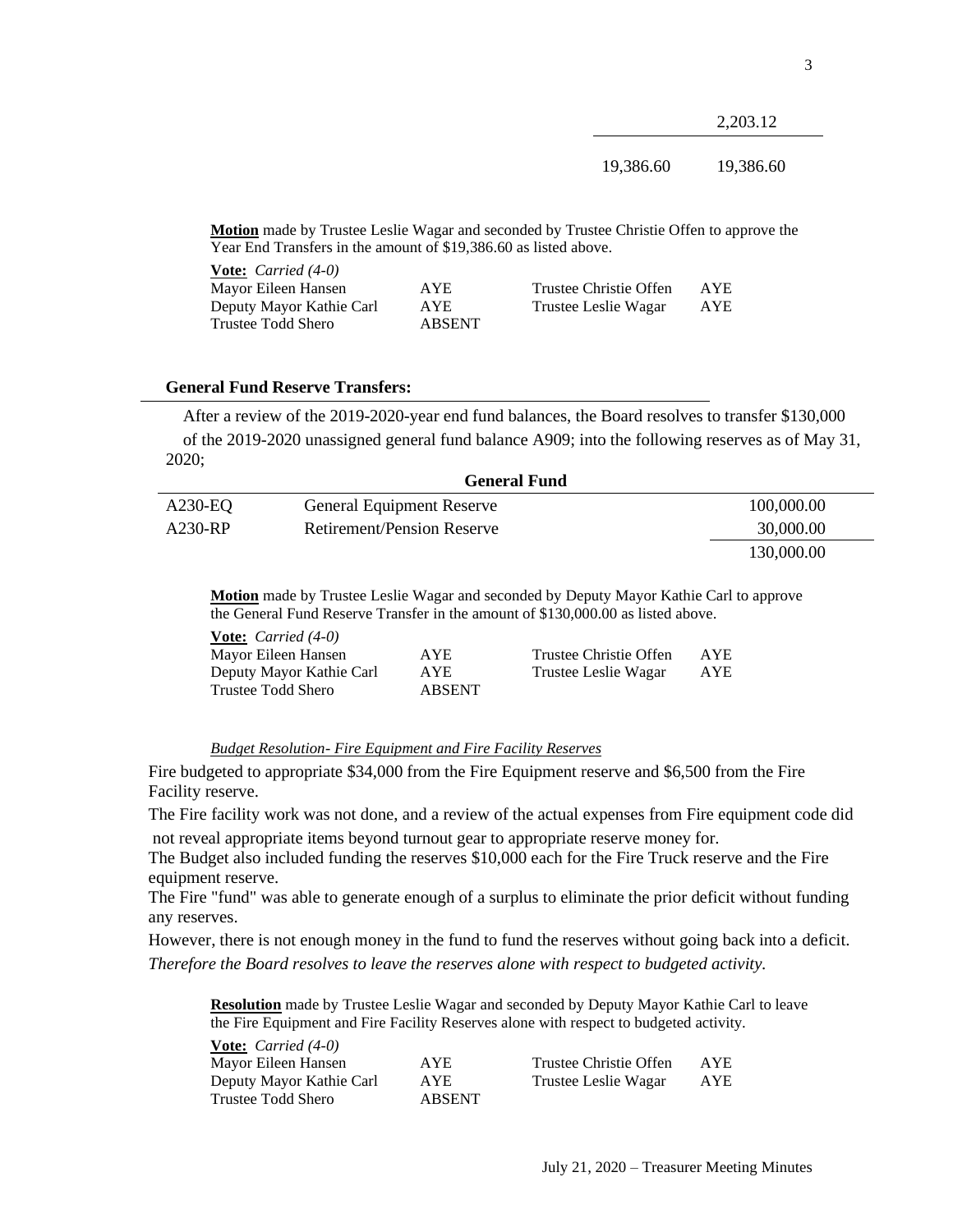*\Budget Resolution – Capital Fund loan from Sewer Reserve repaid*

The Capital Fund has borrowed \$106,880.96 from the Sewer Reserve. This loan needs to be repaid by year end

There is surplus in the budget to transfer down to the Interfund Transfer Line

**WHEREAS**, the Capital Fund has borrowed \$106,880.96 from the Sewer Reserve to be repaid by year end;and

**WHEREAS**, the General fund has a surplus of unassigned funds available; and

**WHEREAS**, the Board has the authority to transfer funds upon a resolution; and

**WHEREAS**, this is accomplished through an interfund transfer.

**THEREFORE BE IT RESOLVED,** by the Board of Trustees of the Village of Scottsville to use a portion

of the surplus in unassigned fund balance to repay the loan as follows:

| Code     | <b>Description</b>         | <b>Transfer to</b> | <b>Transfer from</b> |
|----------|----------------------------|--------------------|----------------------|
| A.1990.4 | Contingent                 |                    | 7,000                |
| A.5110.1 | <b>Streets Salary</b>      |                    | 20,000               |
| A.5110.2 | <b>Streets Equip</b>       |                    | 2,000                |
| A.5110.4 | <b>Streets Contractual</b> |                    | 36,881               |
| A.5142.1 | <b>Snow Salary</b>         |                    | 6,000                |
| A.9060.8 | Health Ins                 |                    | 35,000               |
| A.9901.9 | Transfer out               | 106,881            |                      |
|          |                            | 106,881            | 106,881              |

**Resolution** made by Trustee Leslie Wagar and seconded by Deputy Mayor Kathie Carl to approve the budget resolution as listed above to repay the Capital Fund loan from the Sewer Reserve in the amount of \$106,881.

| <b>Vote:</b> <i>Carried</i> $(4-0)$ |               |                        |      |
|-------------------------------------|---------------|------------------------|------|
| Mayor Eileen Hansen                 | <b>AYE</b>    | Trustee Christie Offen | AYE. |
| Deputy Mayor Kathie Carl            | AYE           | Trustee Leslie Wagar   | AYE  |
| Trustee Todd Shero                  | <b>ABSENT</b> |                        |      |

*Budget Amendments None*

*Out of District Second Garbage Tote Fee*

**Motion** made by Trustee Leslie Wagar and seconded by Deputy Mayor Kathie Carl to set a \$75.00 fee for a second garbage tote for out of district customers paid annually June  $1 - May$ 31. **Vote:** *Carried (4-0)*

| <b>YOLC.</b> Carried $(70)$ |               |                        |      |
|-----------------------------|---------------|------------------------|------|
| Mayor Eileen Hansen         | <b>AYE</b>    | Trustee Christie Offen | AYE. |
| Deputy Mayor Kathie Carl    | AYE           | Trustee Leslie Wagar   | AYE  |
| Trustee Todd Shero          | <b>ABSENT</b> |                        |      |

*Discussion*